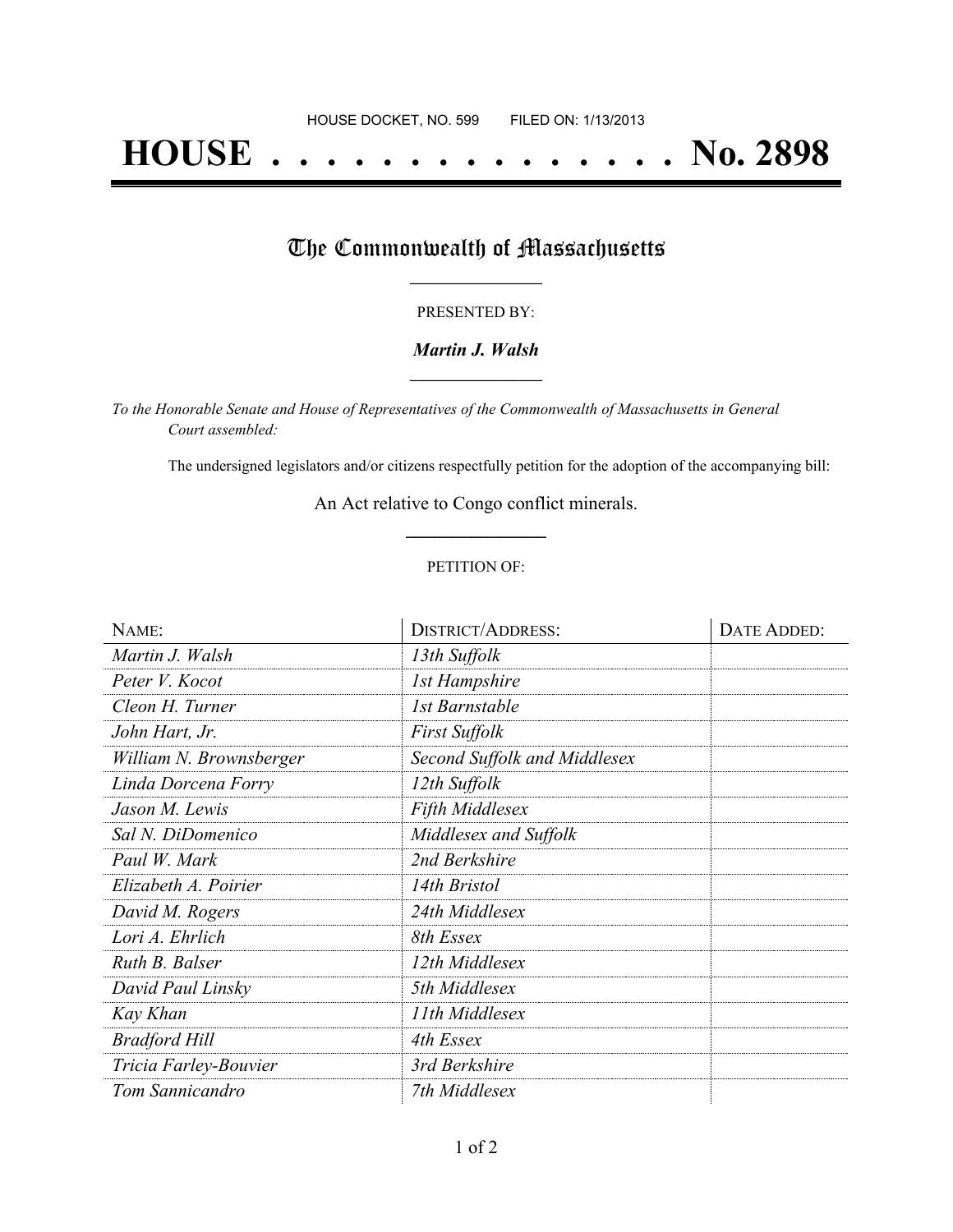| Gale D. Candaras         | <b>First Hampden and Hampshire</b> |  |
|--------------------------|------------------------------------|--|
| Carl M. Sciortino, Jr.   | 34th Middlesex                     |  |
| Mary S. Keefe            | 15th Worcester                     |  |
| Danielle W. Gregoire     | 4th Middlesex                      |  |
| Sean Garballey           | 23rd Middlesex                     |  |
| Michael J. Barrett       | Third Middlesex                    |  |
| Anthony W. Petruccelli   | First Suffolk and Middlesex        |  |
| Sonia Chang-Diaz         | Second Suffolk                     |  |
| Jonathan Hecht           | 29th Middlesex                     |  |
| Robert L. Hedlund        | Plymouth and Norfolk               |  |
| Denise Provost           | 27th Middlesex                     |  |
| Carlos Henriquez         | 5th Suffolk                        |  |
| Barry R. Finegold        | Second Essex and Middlesex         |  |
| Patricia D. Jehlen       | Second Middlesex                   |  |
| James J. O'Day           | 14th Worcester                     |  |
| Ellen Story              | 3rd Hampshire                      |  |
| Denise Andrews           | 2nd Franklin                       |  |
| Gloria L. Fox            | 7th Suffolk                        |  |
| Elizabeth A. Malia       | 11th Suffolk                       |  |
| William C. Galvin        | 6th Norfolk                        |  |
| Paul Brodeur             | 32nd Middlesex                     |  |
| James B. Eldridge        | Middlesex and Worcester            |  |
| Thomas J. Calter         | 12th Plymouth                      |  |
| Frank I. Smizik          | 15th Norfolk                       |  |
| Thomas M. McGee          | <b>Third Essex</b>                 |  |
| Cory Atkins              | 14th Middlesex                     |  |
| <b>Byron Rushing</b>     | 9th Suffolk                        |  |
| Bruce E. Tarr            | <b>First Essex and Middlesex</b>   |  |
| Cheryl A. Coakley-Rivera | 10th Hampden                       |  |
| Katherine M. Clark       | Fifth Middlesex                    |  |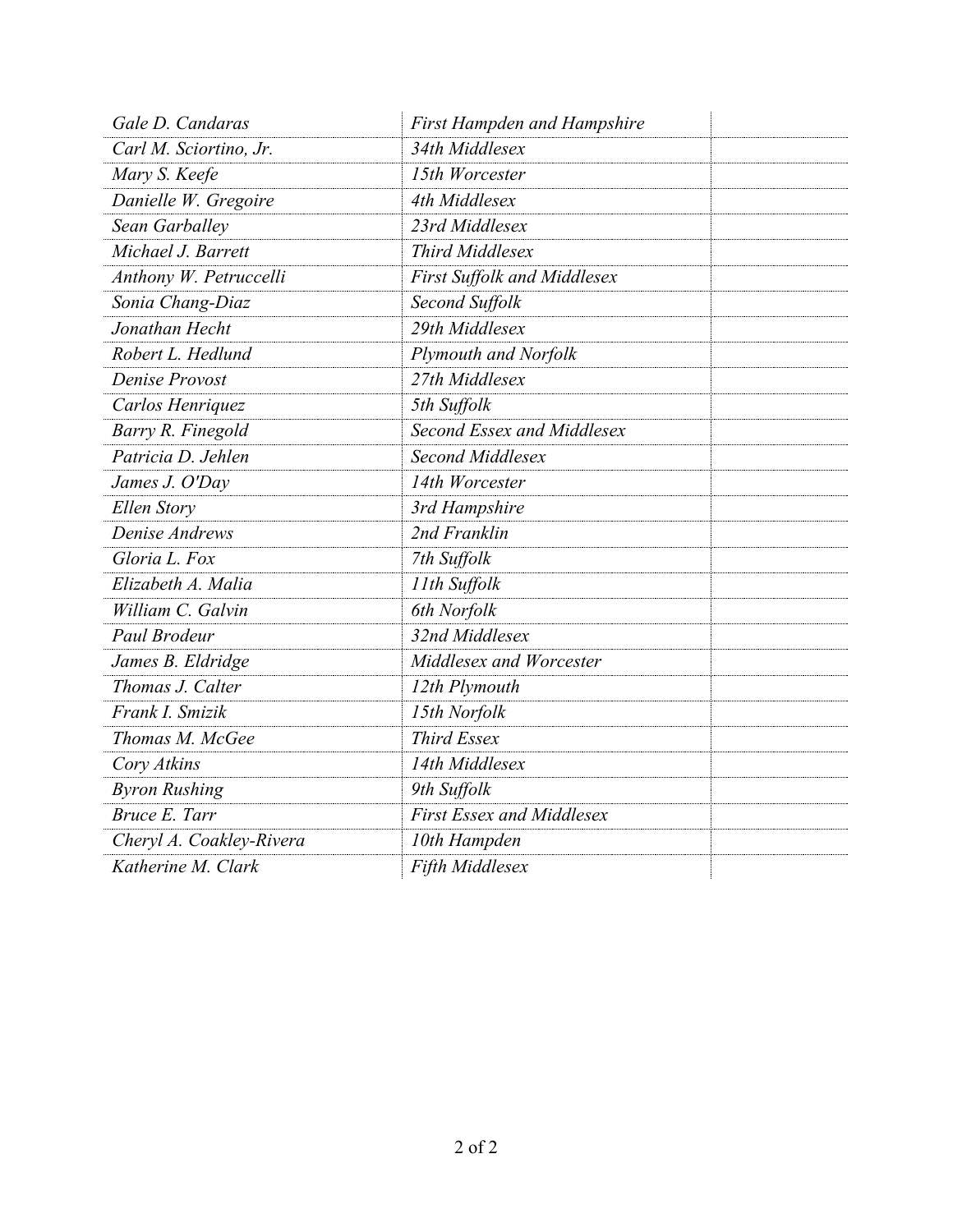#### HOUSE DOCKET, NO. 599 FILED ON: 1/13/2013

## **HOUSE . . . . . . . . . . . . . . . No. 2898**

By Mr. Walsh of Boston, a petition (accompanied by bill, House, No. 2898) of Martin J. Walsh and others for legislation to prohibit the Commonwealth from contracting with companies that do not comply with federal regulations for the certification of minerals originating in the Congo. State Administration and Regulatory Oversight.

#### [SIMILAR MATTER FILED IN PREVIOUS SESSION SEE HOUSE, NO. *3982* OF 2011-2012.]

### The Commonwealth of Massachusetts

**\_\_\_\_\_\_\_\_\_\_\_\_\_\_\_ In the Year Two Thousand Thirteen \_\_\_\_\_\_\_\_\_\_\_\_\_\_\_**

An Act relative to Congo conflict minerals.

Be it enacted by the Senate and House of Representatives in General Court assembled, and by the authority *of the same, as follows:*

1 SECTION 1. Chapter 7 of the General Laws is hereby amended by inserting after 2 Section 22N, the following Section 22O:

3 The Legislature finds and declares all of the following:

 (a) The Democratic Republic of Congo was devastated by a civil war carried out in 1996 and 1997 and a war that began in 1998 and ended in 2003, which resulted in widespread human rights violations and the intervention of multiple armed forces or armed non-state actors from other countries in the region.

 (b) Despite the signing of a peace agreement and subsequent withdrawal of foreign forces in 2003, the eastern region of the Democratic Republic of Congo has continued to suffer from high levels of poverty, insecurity, and a culture of impunity, in which illegal armed groups and military forces continue to commit widespread human rights abuses.

 (c) According to a study by the International Rescue Committee released in January 2008, conflict and the related humanitarian crisis in the Democratic Republic of Congo have 14 resulted in the deaths of an estimated 5,400,000 people since 1998 and continue to cause as many as 45,000 deaths each month.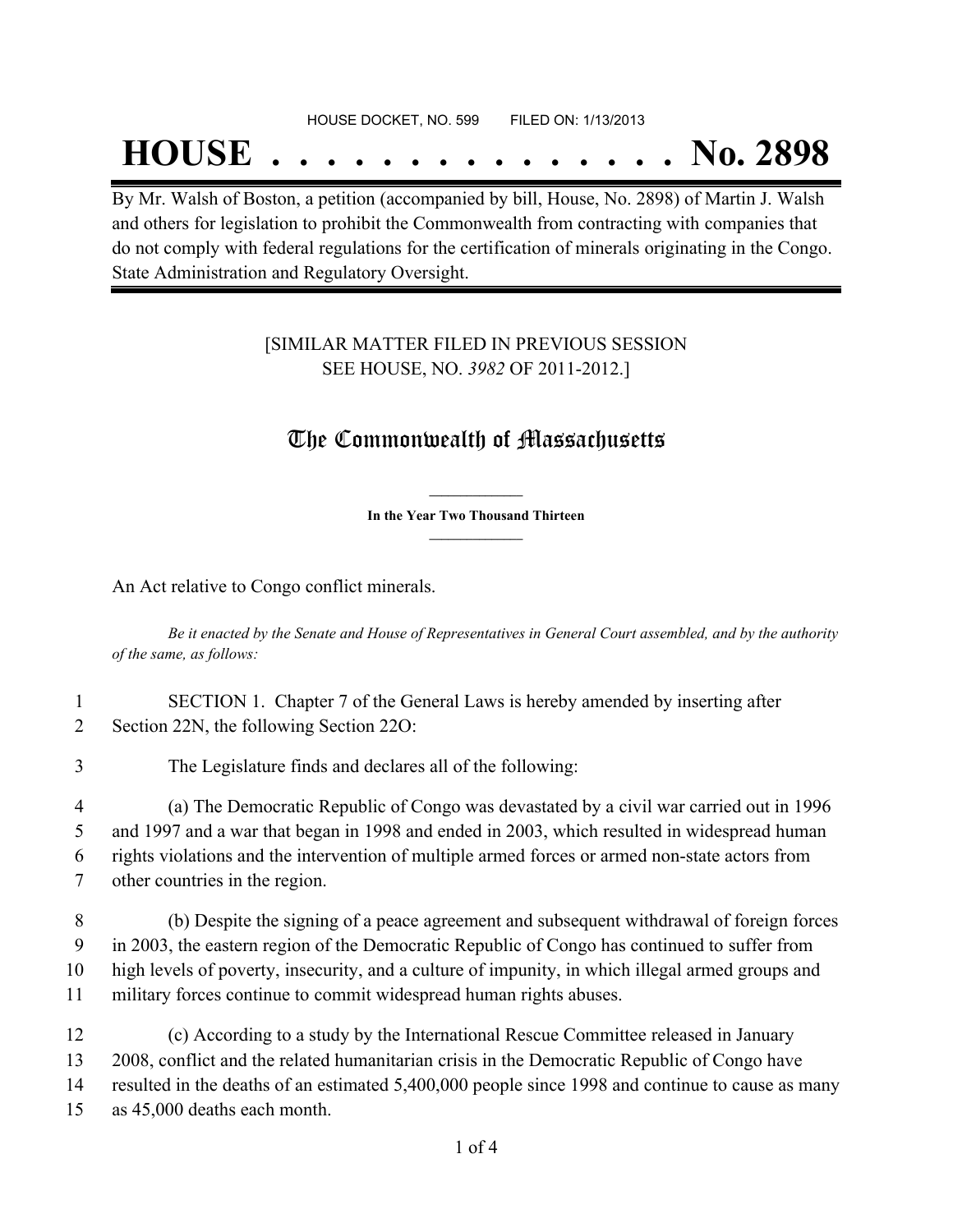(d) Sexual violence and rape remain pervasive tools of warfare used by all parties in

- eastern region of the Democratic Republic of Congo to terrorize and humiliate communities,
- resulting in community breakdown which causes a decrease in the ability of affected
- communities to resist control by illegal armed forces and a loss of community access to minerals.
- Sexual violence and rape affect hundreds of thousands of women and girls, frequently resulting
- in traumatic fistula, other severe genital injuries, and long-term psychological trauma.
- (e) A report released by the Government Accountability Office in December 2007 describes how the mismanagement and illicit trade of extractive resources from the Democratic Republic of Congo supports conflict between militias and armed domestic factions in neighboring countries.
- (f) In October 2002, the United Nations Group of Experts on the Democratic Republic of Congo called on member states of the United Nations to adopt measures, consistent with the guidelines established for multinational enterprises by the Organization for Economic Co- operation and Development, to ensure that enterprises in their jurisdiction do not abuse principles of conduct that they have adopted as a matter of law.
- (g) In February 2008, the United Nations Group of Experts on the Democratic Republic of Congo stated, "individuals and entities buying mineral output from areas of the eastern part of the Democratic Republic of Congo with a strong rebel presence are violating the sanctions regime when they do not exercise due diligence to ensure their mineral purchases do not provide assistance to illegal armed groups" and defined due diligence as including the following: determining the precise identity of the deposits from which the minerals they intend to purchase have been mined; establishing whether or not these deposits are controlled or taxed by illegal armed groups; and refusing to buy minerals known to originate, or suspected to originate, from deposits controlled or taxed by illegal armed groups.
- (h) In its final report, released on December 12, 2008, the United Nations Group of Experts on the Democratic Republic of the Congo found that official exports of columbite- tantalite, cassiterite, wolframite, and gold are grossly undervalued and that various illegal armed groups in the eastern region of the Democratic Republic of Congo continue to profit greatly from these natural resources by coercively exercising control over mining sites from where they are extracted and locations along which they are transported for export.
- (i) United Nations Security Council Resolution 1857, unanimously adopted on December 22, 2008, broadens existing sanctions relating to the Democratic Republic of Congo to include "individuals or entities supporting the illegal armed groups ... through illicit trade of natural resources"; and encourages member countries to ensure that companies handling minerals from the Democratic Republic of Congo exercise due diligence on their suppliers.
- (j) Continued weak governance in the Democratic Republic of Congo has allowed the illicit trade in the minerals columbite-tantalite, cassiterite, wolframite, and gold to flourish,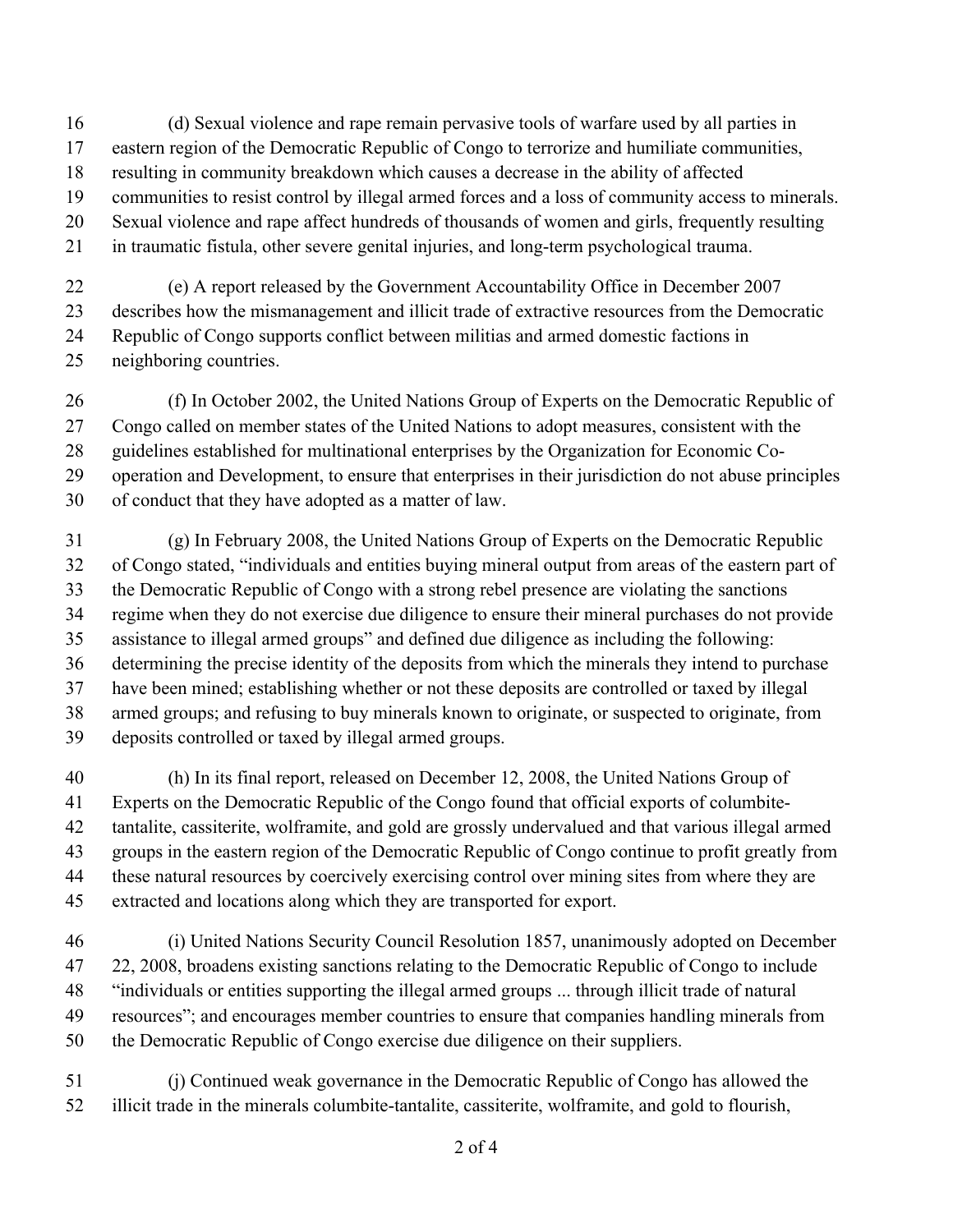- which empowers illegal armed groups, undermines local development, and results in a loss or
- misuse of tax revenue for the Government of the Democratic Republic of Congo. The
- development of stronger governance and economic institutions that support legitimate cross-
- border trade in such minerals would help prevent the exploitation of such minerals by illegal
- armed groups and enable the hundreds of thousands of people who depend on such minerals for
- their livelihoods to benefit from such minerals.
- (k) Metals derived from columbite-tantalite, cassiterite, wolframite, and gold from the Democratic Republic of Congo are used in diverse technological products sold worldwide, including mobile telephones, laptop computers, and digital video recorders.
- (l) In February 2009, the Electronic Industry Citizenship Coalition and the Global e- Sustainability Initiative released a statement asserting that use by the information communications technology industry of mined commodities that support conflict
- in such countries as the Democratic Republic of Congo is unacceptable and electronics companies can and should uphold responsible practices in their operations and work with suppliers to meet social and environmental standards with respect to the raw materials used in the manufacture of their products.
- (m) Notwithstanding the extensiveness of the supply chains of technological products and the extensiveness of the processing stages for the metals derived from columbite-tantalite, cassiterite, wolframite, and gold used in such products, companies that create and sell products that include such metals have the ability to influence the situation in the Democratic Republic of Congo by doing all of the following: exercising due diligence in ensuring that their suppliers provide raw materials in a manner that does not directly finance armed conflict, result in labor or human rights violations, or damage the environment; verifying the country from which the minerals used to derive such metals originate, the identity of the exporter of the minerals, and that all appropriate tax payments are made; and committing to support mineral exporters from the Democratic Republic of Congo that fully disclose their export payments and certify that their minerals do not directly finance armed conflict, result in labor or human rights violations, or damage the environment.
- (n) It is the sense of the Legislature that the exploitation and trade of conflict minerals originating in the Democratic Republic of Congo is helping to finance conflict characterized by extreme levels of violence in the eastern Democratic Republic of Congo, particularly sexual- and gender-based violence, and contributing to an emergency humanitarian situation.
- (o) The Dodd-Frank Wall Street Reform and Consumer Protection Act was signed into law by President Barack Obama on July 21, 2010. This law requires those who file with the Securities Exchange Commission and use minerals originating in the Democratic Republic of Congo in manufacturing to disclose measures taken to exercise due diligence on the source and chain of custody of the materials and the products manufactured.